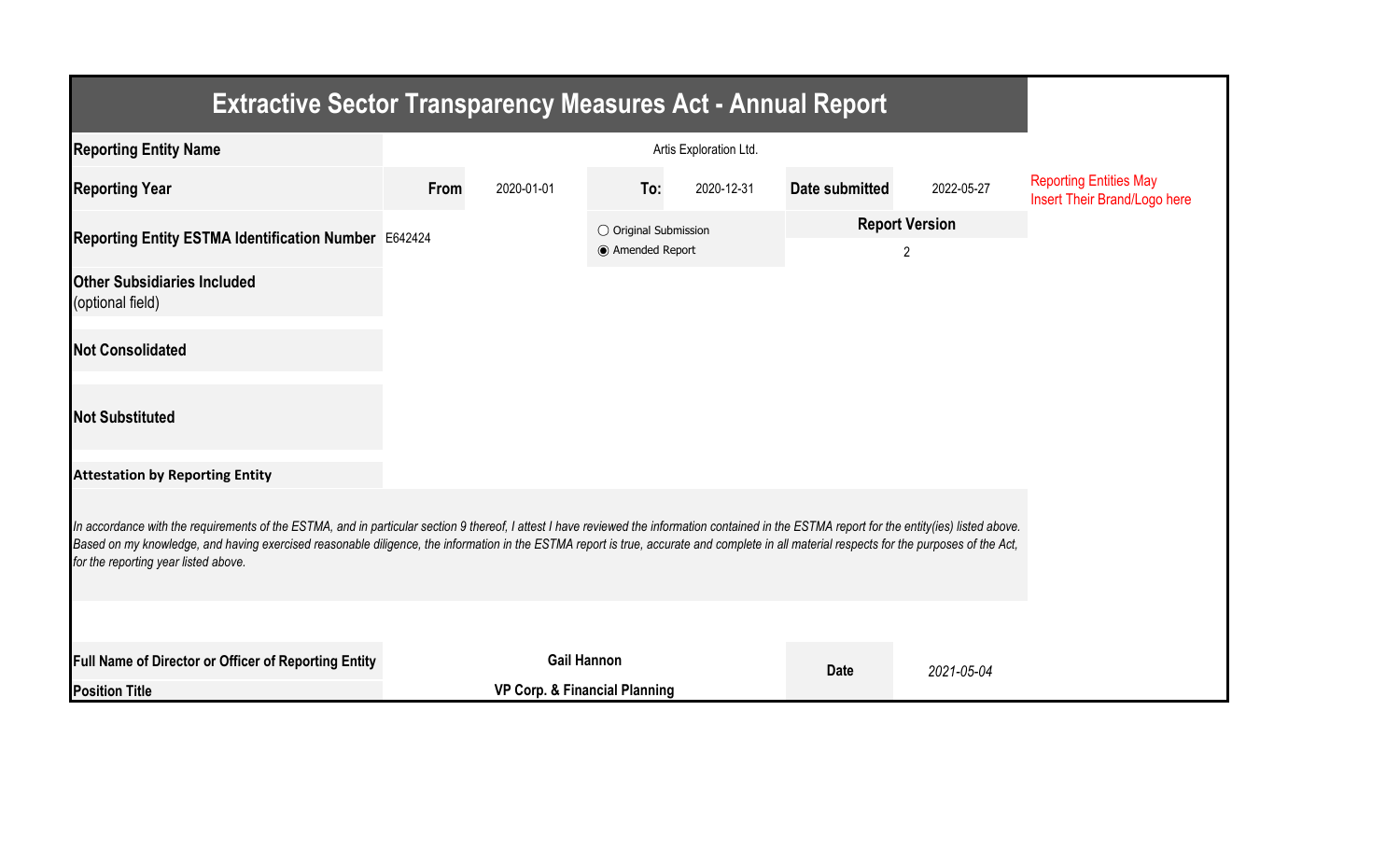| <b>Extractive Sector Transparency Measures Act - Annual Report</b>                                                                                                               |                                                   |                                                                                 |                                          |                  |         |                                |                |                  |                                               |                               |                                                                                                                                                        |  |
|----------------------------------------------------------------------------------------------------------------------------------------------------------------------------------|---------------------------------------------------|---------------------------------------------------------------------------------|------------------------------------------|------------------|---------|--------------------------------|----------------|------------------|-----------------------------------------------|-------------------------------|--------------------------------------------------------------------------------------------------------------------------------------------------------|--|
| <b>Reporting Year</b><br><b>Reporting Entity Name</b><br><b>Reporting Entity ESTMA</b><br><b>Identification Number</b><br><b>Subsidiary Reporting Entities (if</b><br>necessary) | From:                                             | 2020-01-01                                                                      | To:<br>Artis Exploration Ltd.<br>E642424 | 2020-12-31       |         | <b>Currency of the Report</b>  | CAD            |                  |                                               |                               |                                                                                                                                                        |  |
| <b>Payments by Payee</b>                                                                                                                                                         |                                                   |                                                                                 |                                          |                  |         |                                |                |                  |                                               |                               |                                                                                                                                                        |  |
| <b>Country</b>                                                                                                                                                                   | Payee Name <sup>1</sup>                           | Departments, Agency, etc<br>within Payee that Received<br>Payments <sup>2</sup> | <b>Taxes</b>                             | <b>Royalties</b> | Fees    | <b>Production Entitlements</b> | <b>Bonuses</b> | <b>Dividends</b> | Infrastructure<br><b>Improvement Payments</b> | Total Amount paid to<br>Payee | Notes <sup>34</sup>                                                                                                                                    |  |
| Canada - Alberta                                                                                                                                                                 | Government of Alberta                             |                                                                                 |                                          | 2,665,000        | 245,000 |                                |                |                  |                                               | 2,910,000                     | Royalties of \$2,580,000 paid in-kind<br>and are valued at fair market value of<br>the volumes taken in-kind based on<br>Artis's realized sales price. |  |
| Canada - Alberta                                                                                                                                                                 | <b>Kneehill County</b>                            |                                                                                 | 1,171,000                                |                  | 9,000   |                                |                |                  |                                               | 1,180,000                     |                                                                                                                                                        |  |
| Canada - Alberta                                                                                                                                                                 | Government of Alberta                             | Alberta Energy Regulator                                                        |                                          |                  | 230,000 |                                |                |                  |                                               | 230,000                       |                                                                                                                                                        |  |
| Canada - Alberta                                                                                                                                                                 | Town of Three Hills                               |                                                                                 |                                          |                  | 300,000 |                                |                |                  |                                               | 300,000                       |                                                                                                                                                        |  |
| <b>Additional Notes:</b>                                                                                                                                                         | Amounts have been rounded to the nearest \$1,000. |                                                                                 |                                          |                  |         |                                |                |                  |                                               |                               |                                                                                                                                                        |  |